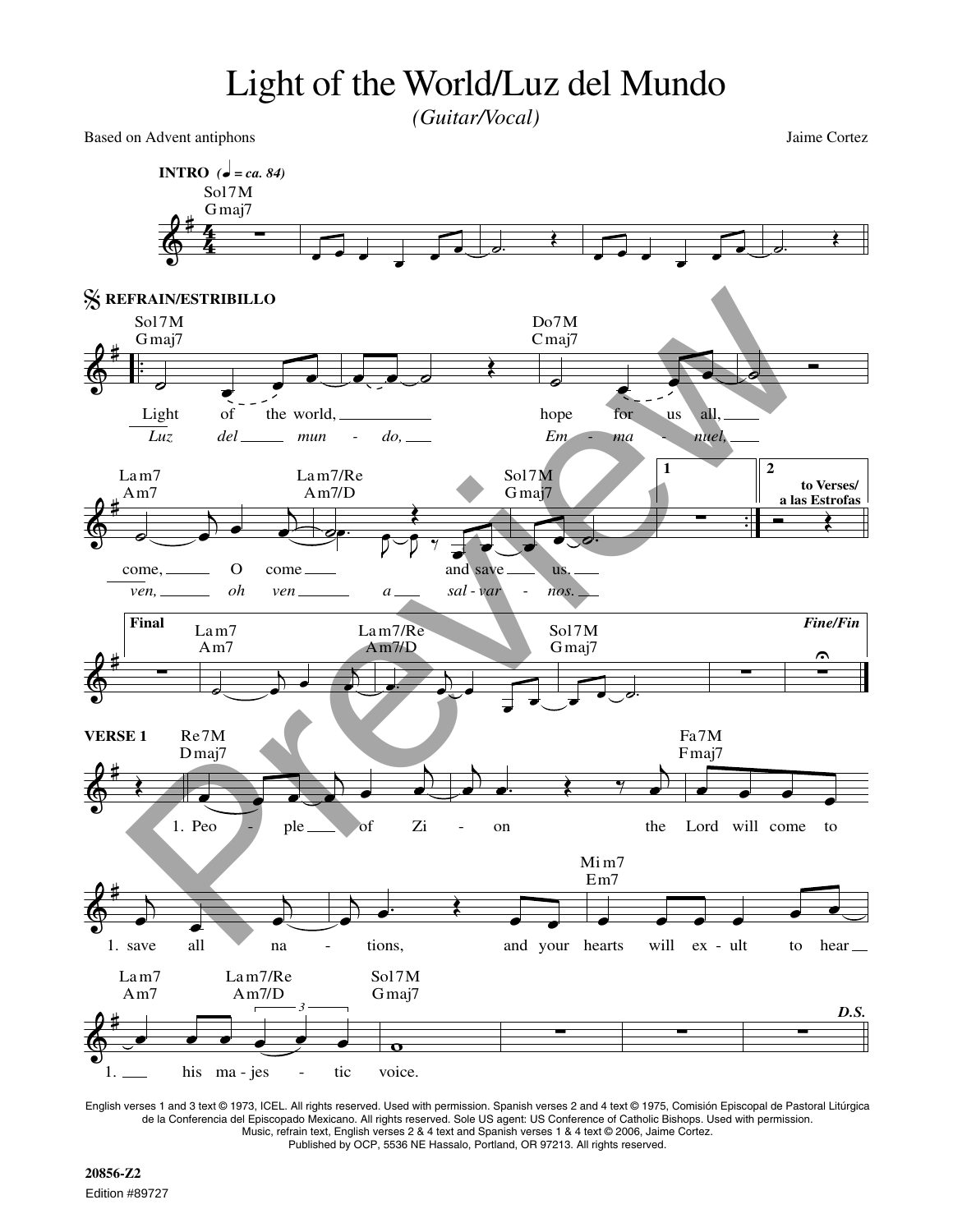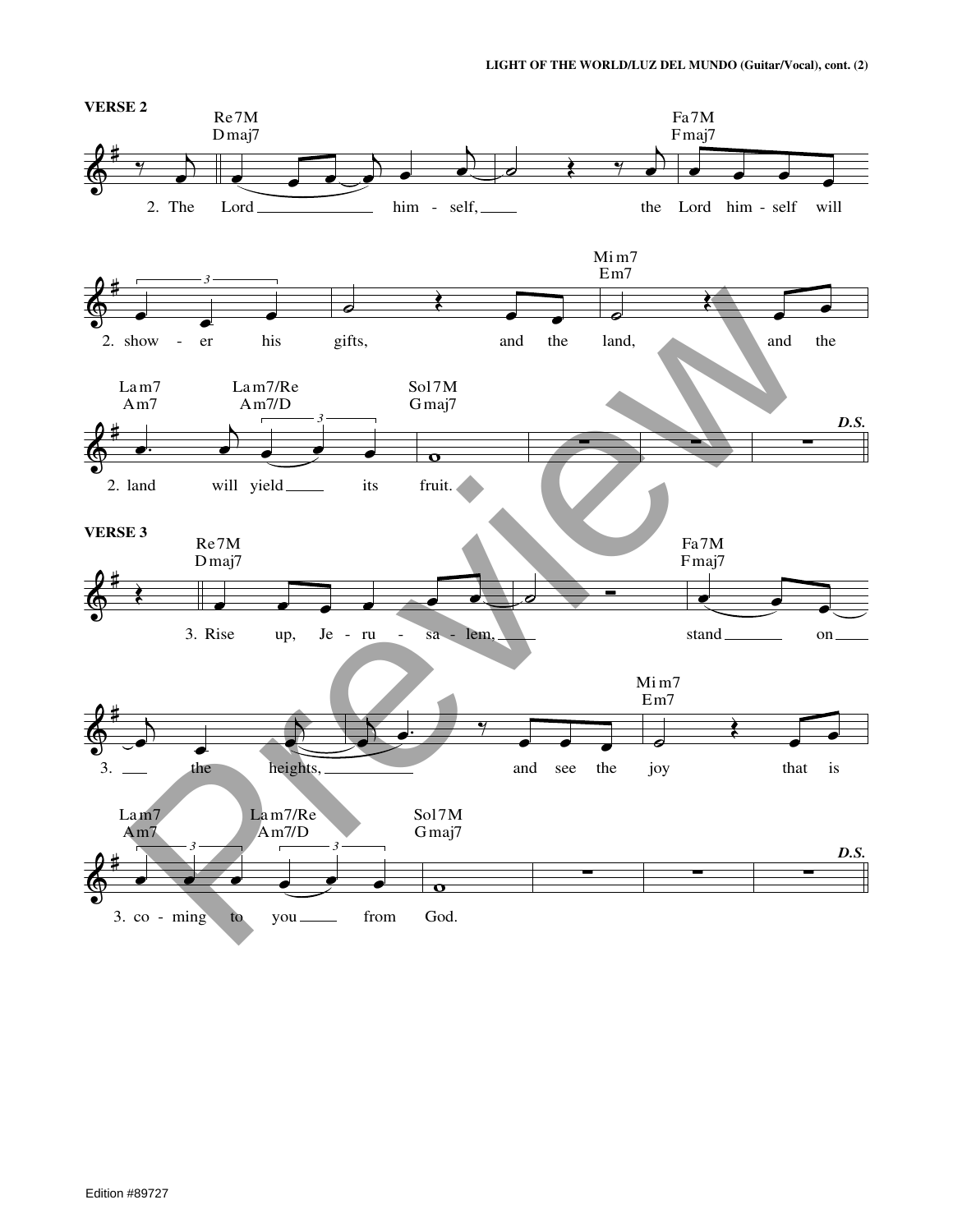

**Note: The refrain is reprinted here for your convenience. El estribillo se reimprime aquí para su conveniencia.**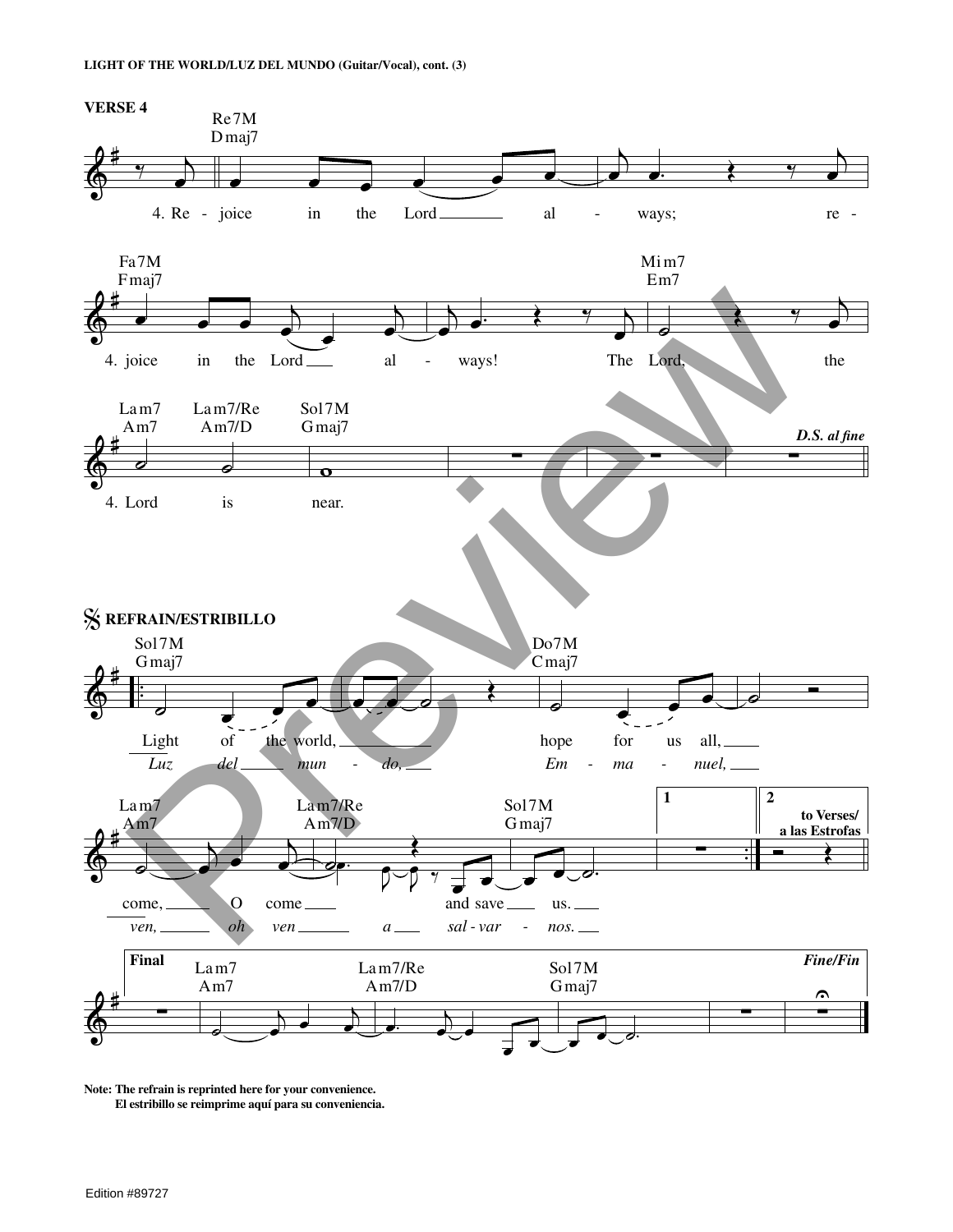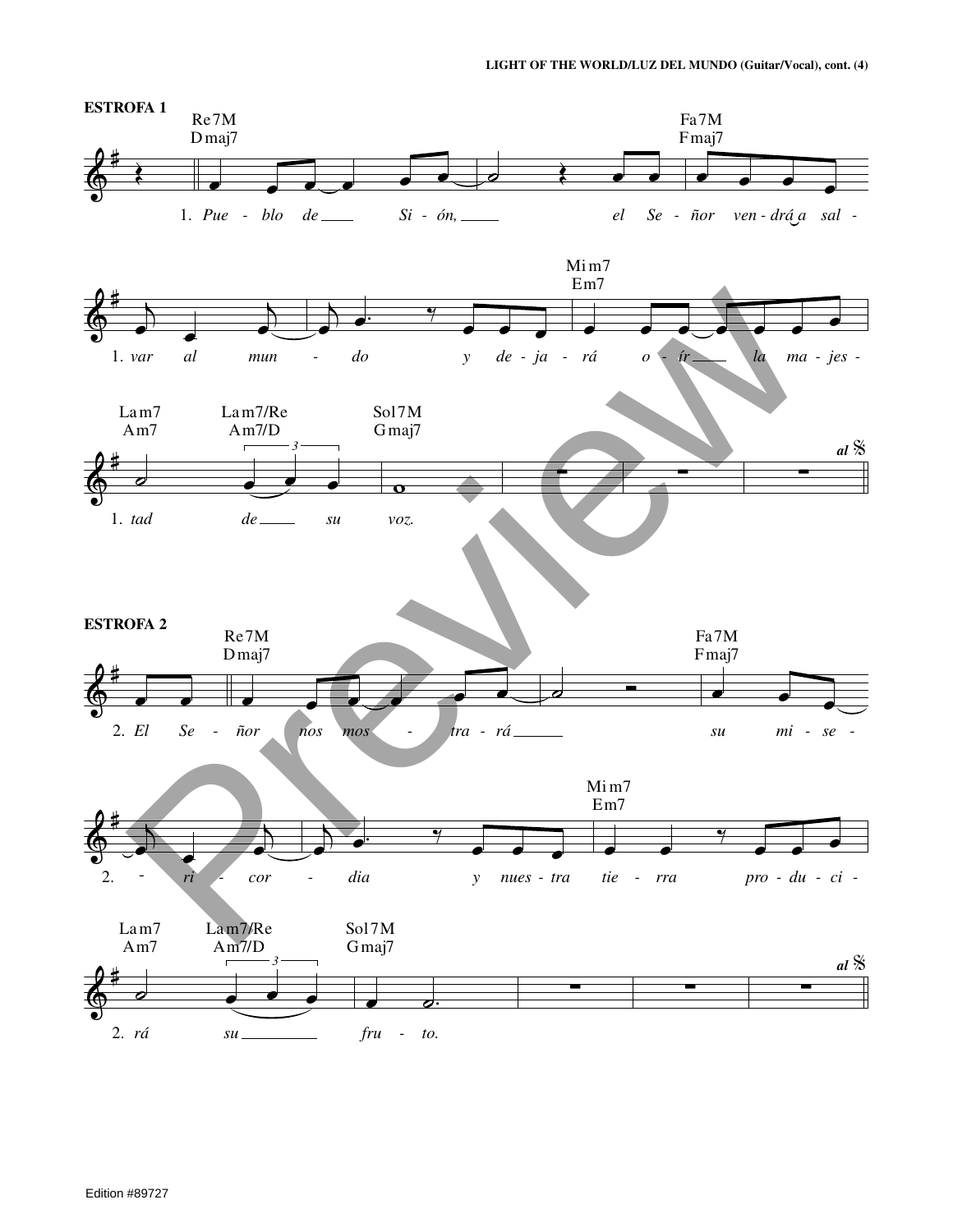